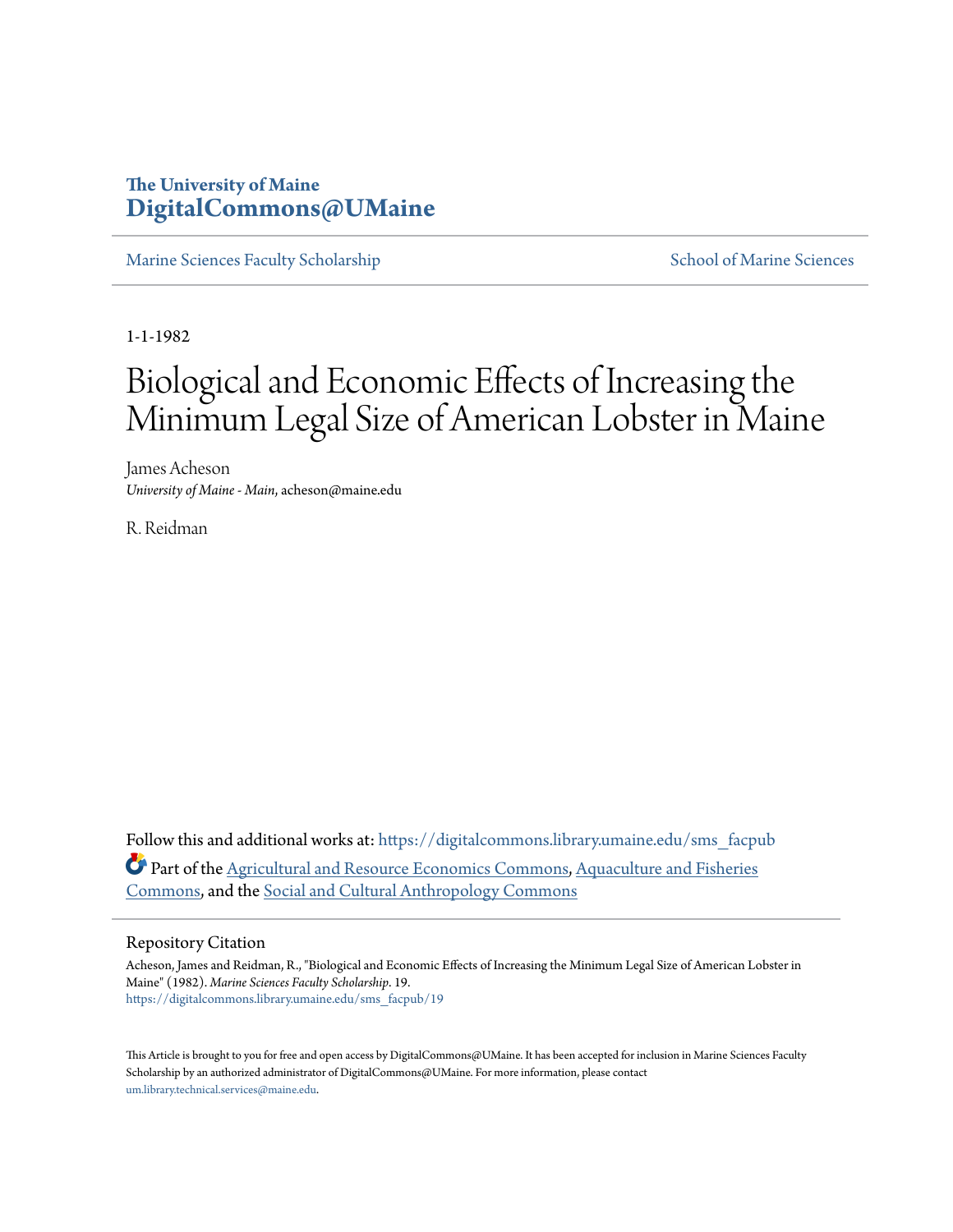# **TRANSACTIONS of the AMERICAN FISHERIES SOCIETY**

**January 1982 VOLUME 111** 

**NUMBER 1** 

**Transactions of the American F•sher•es Society 1l 1:1-12, 1982 ¸ Copyright by the American Fisheries Society' 1982** 

# **Biological and Economic Effects of Increasing the Minimum Legal Size of American Lobster in Maine**

### **JAMES M. ACHESON**

**Department of Anthropology** 

#### **ROBERT REIDMAN**

**Department of Economics University of Maine, Orono, Maine 04469** 

#### **Abstract**

**The Northeast Marine Fisheries Board recently completed a comprehensive management plan**  for American lobster *Homarus americanus*, the most important provision of which is to raise the **legal minimum size of lobsters from 81 to 88.9 mm carapace length incrementally over 5 years. Its objective is to increase egg production and recruitment, and thus reduce the likelihood of stock thilure; economic benefits are anticipated for fishermen. However, a model used to analyze the frequency distributions of some 9,000 Maine lobsters demonstrates that in every year the legal minimum size is increased, smaller numbers and less weight of lobsters would be landed than at present. After the legal measure reaches 88.9 mm, there most likely still would be fewer lobsters harvested, but a 7.9% increase in landed weight due to increases in yield/recruit. An economic analysis by two-stage least-squares regression demonstrates that these changes in catches would result in a loss in total revenue to the Maine lobster industry in all 5 years the legal measure is increased. After it has reached 88.9 mm, total revenue to lobster fishermen most likely would be 5.5% higher than it is now, a 13% internal rate of return on investment. These results suggest that increasing the legal lobster measure is problematic from the point of view of those in the industry.** 

**This paper presents biological and economic data on the effect of raising the legal minimum carapace length of American lobster Homarus americanus from its current limit of 81 mm to a proposed limit of 88.9 mm.** 

**In the past 10 years, biologists, fisheries administrators, and fishermen have become increasingly concerned that the American lobster is being badly overexploited, and that there is a serious danger of' imminent stock failure, which could lead to a drastic decline in catches and revenues for lobster fishermen and coastal communities. In the past several years, many different bills and recommendations for legislation have been drafted, including some deal**ing with limited entry and trap limits. Most of **these bills have not passed. Several lobster biologists believe that one of the most effective kinds of conservation legislation would be to raise the minimum legal size of lobster from 81 mm to 88.9 mm. Few recommendations make fishermen more anxious, or are likely to generate more political opposition, than this one.** 

**The biologists point out that at least 90% of all lobsters are caught in {he first year after they molt into the legal size, when they are between 81 mm and 92 mm (all sizes in this paper refer to carapace length). Only 6% of females are sexually mature at 81 mm (when they can be caught legally), whereas nearly all females are**  mature by the time they reach 98 mm at least **2 years later. Thus, biologists conclude that**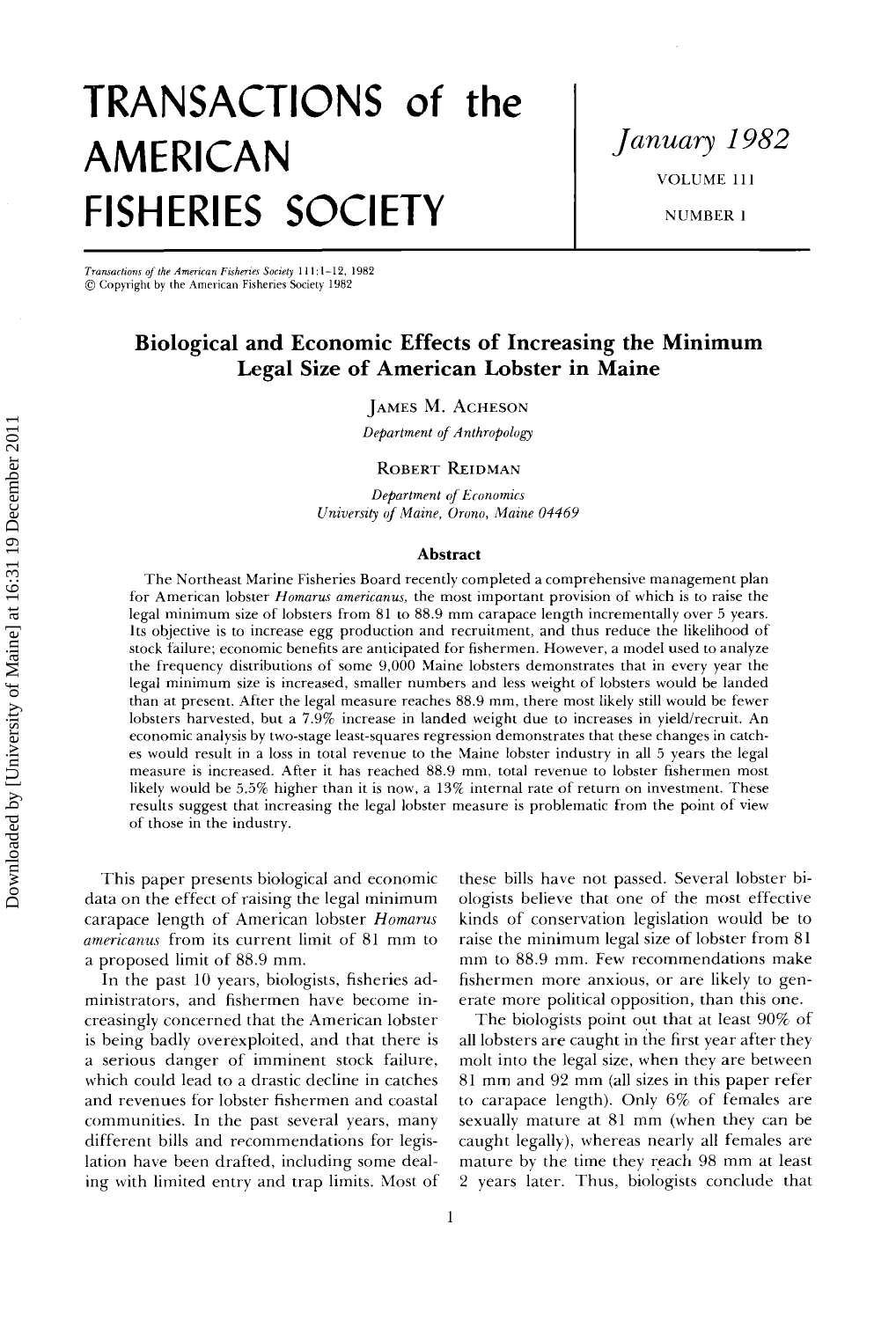**about 90% of female lobsters do not survive to extrude eggs. An increase in the legal measure**  to 88.9 mm, they state, would ensure that at **least 60% of female lobsters would have an opportunity to bear eggs at least once so that a very small increase in the legal measure would have a profound influence on the number of eggs released in the water, and ultimately on the long-run prospects for the industry itself.** 

**Fishermen agree that a very large number of lobsters caught in Maine are just over the current legal size, and this is the source of their objection to raising the legal limit. They are afraid that an increase in the minimum measure to 88.9 mm would mean that a large percentage of the lobsters now caught would become illegal so that their incomes would be reduced drastically. In addition, they are worried that the larger lobsters resulting from an increase in the measure would be less marketable than the small, so-called "chicken" lobsters currently caught.** 

**The biologists counter with the argument that they would not raise the legal minimum size to 88.9 mm in one step. That, they admit, would lead to severe revenue losses for most fishermen. Rather, they propose to raise the legal measure to 88.9 mm over the course of 5 years in 1.6-ram annual increments. Such small increases, some believe, would minimize the reduction in catches and cause little economic hardship. In addition, they are certain that there is a good market for larger lobsters. Accordingly, a recommendation to increase the legal measure to 88.9 mm has been made a key feature of the Comprehensive Management Plan for American lobster recently produced by the Northeast Marine Fisheries Board (Anonymous 1978)?** 

**Although political support for, or opposition**  to, this proposed management technique ulti**mately will depend on the effect it has on fishermen's income, neither the fishing industry** 

**nor fisheries managers have useful estimates of the economic consequences that changes in the legal measure might have. In this paper, we will provide such estimates and discuss their implications for lobster management. First, we will present biological data in an attempt to project changes in the length-frequency distribution of lobsters in the catch, from which changes in harvest weights can be calculated. Second, we will present an economic model to determine the effect of changes in the legal lobster size on revenue received by fishermen.** 

**The argument in this paper is based on the idea that fishermen are being asked to invest in the lobster industry. Current catches are being traded off for increased catches in the future. The key question is: Is this investment worthwhile economically? Specifically, the study demonstrates that fishermen would lose income in the 5 years the legal measure was being increased, and would gain in the subsequent years. It is not clear that benefits will outweigh costs.** 

#### **The Biological Model**

#### **Data Base**

**Data were gathered as part of a general study of the lobster industry in the towns around Muscongus Bay on the central Maine coast. The data were gathered by six interviewers, who rode eighteen lobster boats during July and August 1977, November and December 1977, and April and May 1978. Every legal-sized lob**ster  $(N = 8,605)$  caught was measured with cal**ipers.** 

**James Thomas and his research crew from the Maine Department of Marine Resources also obtained size frequency distributions for lobsters from all over Maine from 1966 to 1977.**  In these years, he sampled 35,855 lobsters (J. **C. Thomas, personal communication 1977). Despite the difference in the times the samples were collected, and the difference in sampling techniques, there are no important differences in the frequency distributions of lobster sizes reported by Thomas' research and our own. However, our sample turned up significantly more lobsters between 81 mm and 84 mm than are reported by Thomas. This difference does not cause any substantial change in the results produced by our model over the long run. The size frequency distributions confirmed a point that experienced fishermen make repeatedly--** 

**<sup>•</sup> Current regulations, and those recommended in the Management Plan, are couched in English measurement units. The proposal is to raise the minimum**  carapace length from its present  $3^{3}/_{16}$  inches to  $3^{1}/_{2}$ **inches, in V16-inch increments. Metric equivalents**  taken to 0.1 mm, as they are in this paper, are unrealistic for field applications, but they help to em**phasize that the annual size increments would be equal.**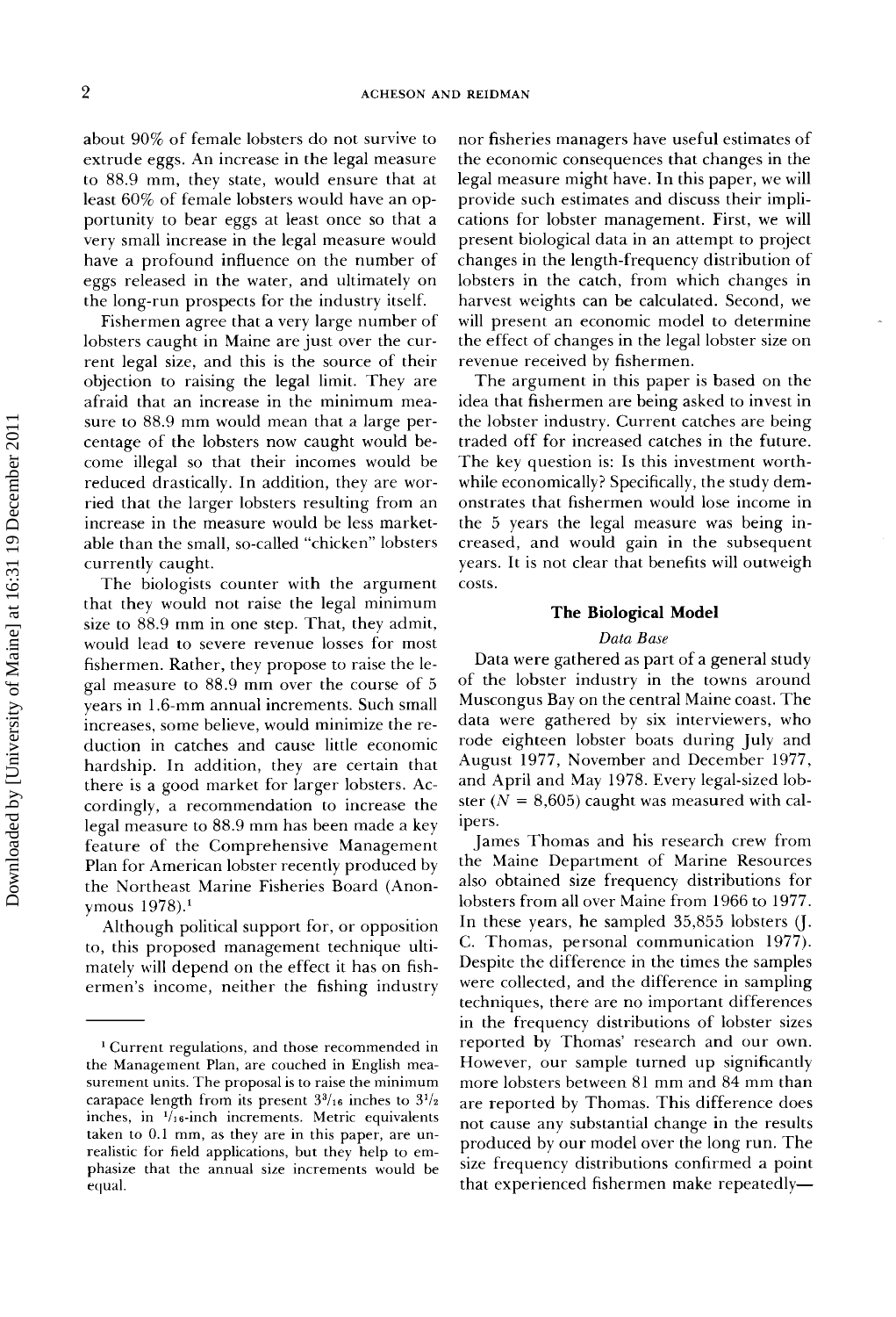**that a very high percentage of lobsters caught are just over the legal limit. Of all lobsters measured, 59% were under 88.9 mm (Table 1), and this much of the catch would be lost if the legal measure were increased from 81 mm to 88.9 mm in one year, which would put many fishermen out of business. The regulation actually being proposed is to increase the measure in much smaller increments for 5 years. Table 1 shows that in the first year, as the measure is increased from 81 mm to 82.6 mm, the total number of lobsters caught will fall 11.7%, but after that the table will support no reliable projections. To measure the incremental changes that will occur, changes in the frequency distributions in the catch need to be taken into account, along with several other factors such as natural mortality, trap selectivity, escapement from traps, annual rate of carapace growth, the proportion of female lobsters in each size category that are mature, and the proportion of mature females in each size category that are "berried" (egg-bearing). For the latter variables, we have used the estimates of experienced biologists.** 

#### **Natural Mortality**

**There is a wide range of figures in the literature on annual average natural lobster mortality. At one extreme, there are estimates that only 2% of the lobsters will die if left in the water an extra year; other estimates range up to 30% (Thomas 1971). J. C. Thomas, who has had much experience in Maine, believes that the best estimate of annual average natural mortality is about 10% (personal communication 1980). We use this figure but its uncertainty must be stressed. Of the other eight published estimates, four are higher than 10% and four are lower (Anonymous 1978). Obviously, estimates of natural lobster mortality have high variance.** 

#### **Escapement**

**According to Maine law, lobster traps must have a vent to allow small lobsters to escape. Thomas (1971) estimated that 90% of the lobsters between 81 mm and 82.6 mm escape, and about 10% of those between 82.6 mm and 84.1 mm do so as well. Our data suggest that very few 81-mm to 82.6-mm lobsters escape from traps at current vent sizes. In our model, we use Thomas' data on escapement for certain purposes and our own at other times.** 

**TABLE 1.**—Size-frequency distributions of American lob**sters in commercial catches of Maine fishermen. The current legal minimum carapace length is 81.0 mm; 88.9 mm is a proposed minimum (highlighted by asterisks).** 

| Carapace        |      | This study        | Thomas <sup>a</sup> |                   |  |
|-----------------|------|-------------------|---------------------|-------------------|--|
| length<br>(mm)  | Ν    | Cumula-<br>tive % | Ν                   | Cumula-<br>tive % |  |
| 81.0-82.6       | 892  | 11.7              | 1.853               | 5.2               |  |
| 82.6–84.1       | 867  | 23.0              | 3.918               | 16.1              |  |
| $84.1 - 85.7$   | 870  | 34.4              | 4609                | 28.9              |  |
| 85.7-87.3       | 988  | 47.4              | 4,150               | 40.5              |  |
| $87.3 - 88.9*$  | 878* | 58.9*             | $4,103*$            | $52.0*$           |  |
| 88.9–90.4       | 927  | 71.0              | 4.108               | 63.4              |  |
| $90.4 - 92.0$   | 780  | 81.3              | 3.458               | 73.1              |  |
| $92.0 - 93.6$   | 526  | 88.1              | 2.980               | 81.4              |  |
| 93.6–95.2       | 266  | 91.6              | 2.741               | 89.0              |  |
| $95.2 - 96.8$   | 137  | 93.4              | 1,270               | 92.6              |  |
| 96.8-98.4       | 79   | 94.5              | 733                 | 94.6              |  |
| 98.4-100.0      | 66   | 95.3              | 336                 | 95.5              |  |
| $100.0 - 101.6$ | 58   | 96.1              | 272                 | 96.3              |  |
| 101.6–103.1     | 53   | 96.8              | 219                 | 96.9              |  |
| $103.1 - 104.7$ | 63   | 97.6              | 219                 | 97.5              |  |
| $104.7 - 106.3$ | 36   | 98.1              | 183                 | 98.0              |  |
| 106.3-107.9     | 35   | 98.5              | 130                 | 98.4              |  |
| 107.9-109.5     | 34   | 99.0              | 113                 | 98.7              |  |
| >109.5          | 78   | 100.0             | 460                 | 100.0             |  |

**Unpublished data for 1966-1977, covering all of Maine.** 

#### **Growth Rate**

**Virtually all lobster biologists agree that newly recruited lobsters in Maine waters grow about 14% in carapace length and increase 40- 50% in weight with every annual molt (Thomas 1971). In a cold year, molting of some lobsters might be retarded so that average annual growth might be 13%. The range of growth rates used in our model is 13-15%.** 

#### **Mature and Berried Females**

**Some female lobsters will become sexually mature when they stay in the water for an extra year, and some of these will carry eggs, becoming illegal to catch. Both factors influence the weight of legally available lobsters. All percentages of mature and berried lobsters in any size class come from Krouse (1972) and Thomas (1971). Krouse has studied the proportion of mature females in each size class; Thomas' data indicate that an average 30% of sexually mature**  females are berried at any given time.

#### **Assumptions of the Model**

**Five major assumptions underlie the biological model.**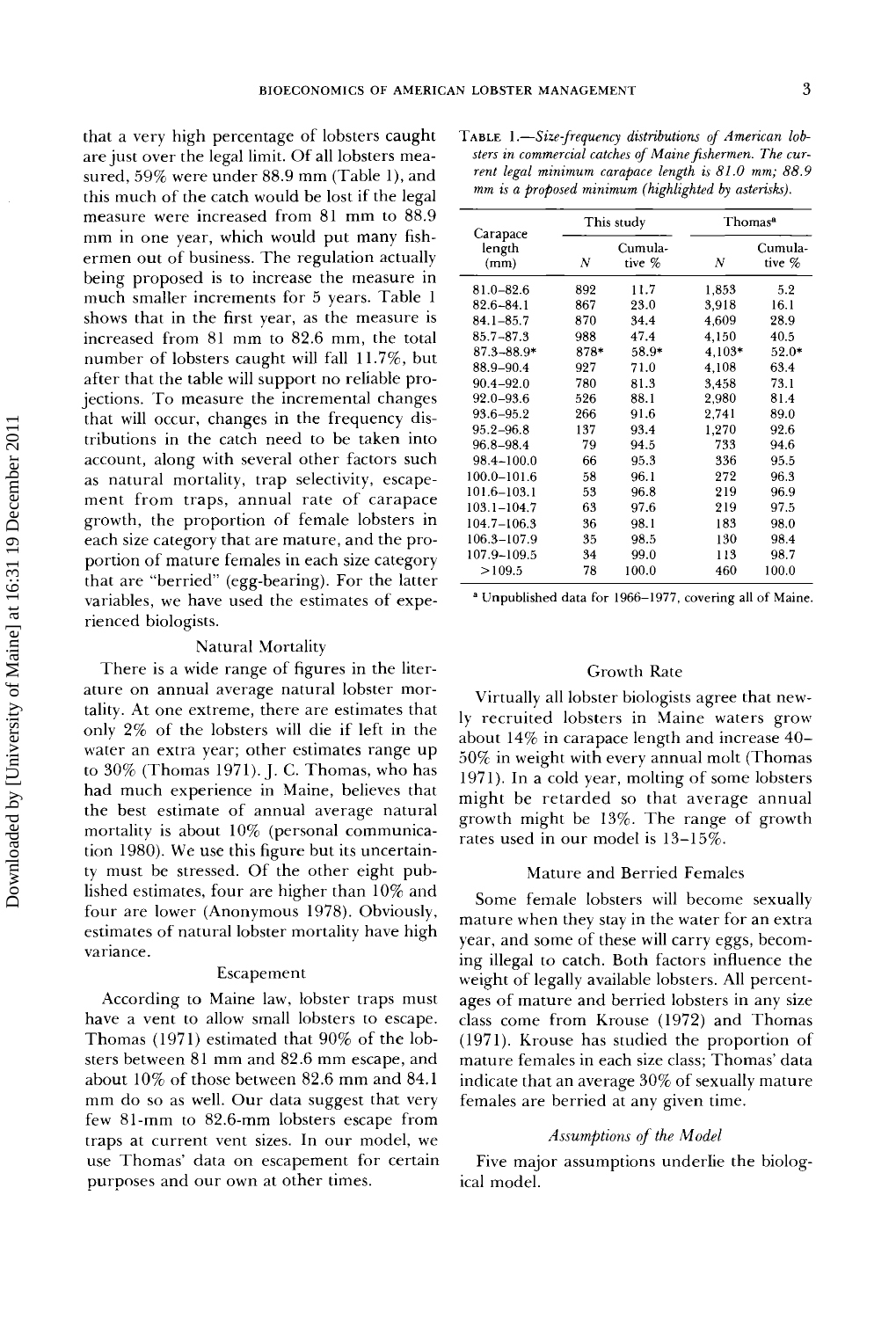**(1) Recruitment into the fishery will not change during the years that the legal measure is being increased. In some years, as every fisherman knows, more small lobsters molt into legal size than in other years, but there is no way to predict such differences. More importantly, all serious attempts by biologists to demonstrate a positive relationship between number of eggs and recruitment have failed. As is stated in the lobster management plan (Anonymous 1978), "the relationship between parent stock, larval abundance, and subsequent catch is not known." There are no figures on probable increases in recrukment, nor even any range of estimates. Given this, it is most prudent to assume that there are no recruitment effects.** 

(2) Fishing effort will not change. Some fish**ermen may want to fish more traps as the measure is increased, and some may go out of business. Both factors will affect the fishing pressure put on the lobsters, but there is no way to predict what will happen.** 

**(3) As the legal minimum size for lobsters increases, the legal vent size will be increased as well to reduce cannibalism, death from handling, et cetera. Specifically, it is assumed that**  the current vent size will remain in effect dur**ing the first 4 years that the measure is increased but will become larger in the fifth year. This will reduce the number of 88.9-mm lobsters retained in traps.** 

(4) The average length  $(L_i, \text{mm})$  of lobsters **in size class i can be converted to average**  weight  $(W_i, g)$  by Thomas' (1971) formula:

### $W_i = (0.001682)L_i^{2.82826}$

 $(5)$  Our length-frequency distributions from **Muscongus Bay are representative of the lobster population in Maine as a whole.** 

#### **Structure of the Biological Model**

**The object of our biological model is to predict changes in the size and weight of lobsters in the catch as the legal minimum size is increased incrementally. The model operates by predicting two kinds of changes that occur. First, as the measure is increased, lobsters in that size range must be excluded from the available catch. At the same time, some of the lobsters that were excluded from the previous year's catch and survived are now available to be caught. These lobsters are fewer in number, but larger in weight. Some of these released**  **lobsters are not available to be caught because they have died of natural causes or because they have become "berried." Second, we have developed formulas, applied to our sample, to calculate changes in the catch in the entire state.** 

**It is important to note that in the first year, as the measure is increased from 81 to 82.6 mm, the number of variables the model takes into account is small. In later years, all of the variables we have discussed influence size and weight distributions in complicated ways.** 

**The biological model used in this paper was •nodified from equations used by Hancock (1975) and Gulland (1961), who analyzed the effects of changes in mesh size on catches of crabs in England and herring in northern Europe, respectively.** 

**Let the sample of lobsters collected on the boats be described by the carapace length-fre**quency distribution  $N_i$ ,  $i = 1, \ldots, k$ , where  $N_i$ **is the number of lobsters in the ith size cate**gory. With this notation,  $i = 1$  is the 81-82.6mm category,  $i = 2$  is the  $82.6 - 84.1$ -mm cate**gory, and so on down the list in Table 1. This is the base-year frequency distribution, sampled with the legal measure set at 81 mm.** 

**We assume, given the large size of the sampie, that the length-frequency distribution of the total Maine lobster catch is directly propor**tional to  $N_i$  by a constant b, which is the ratio **of the total number of lobsters caught on the coast to those in our sample. In the base year (the year before the first incremental increase is made), the total catch C of lobsters in numbers is** 

$$
C(0) = b \sum_{i=1}^k N_i.
$$

Let  $C(t)$ ,  $t = 1, \ldots, 6$  represent the numerical **catch for years 1 through 6. Starting in year 1 and ending in year 5, the minimum legal lobster size will be increased by 1.6 mm annually.** 

**In year 1, size interval 1 becomes illegal, so** 

$$
C(1) = b \sum_{i=2}^{k} \frac{S_i(1)}{S_i(0)} N_1,
$$

where  $S_i(0)$  is the base-year trap selectivity for **the ith size group; that is, the base-year probability that a trap will retain a lobster of size i.**  Similarly,  $S_i(1)$  is the trap selectivity size i in **year 1.** 

In the second year, a proportion of the  $N_i$ **lobsters released the year before will have**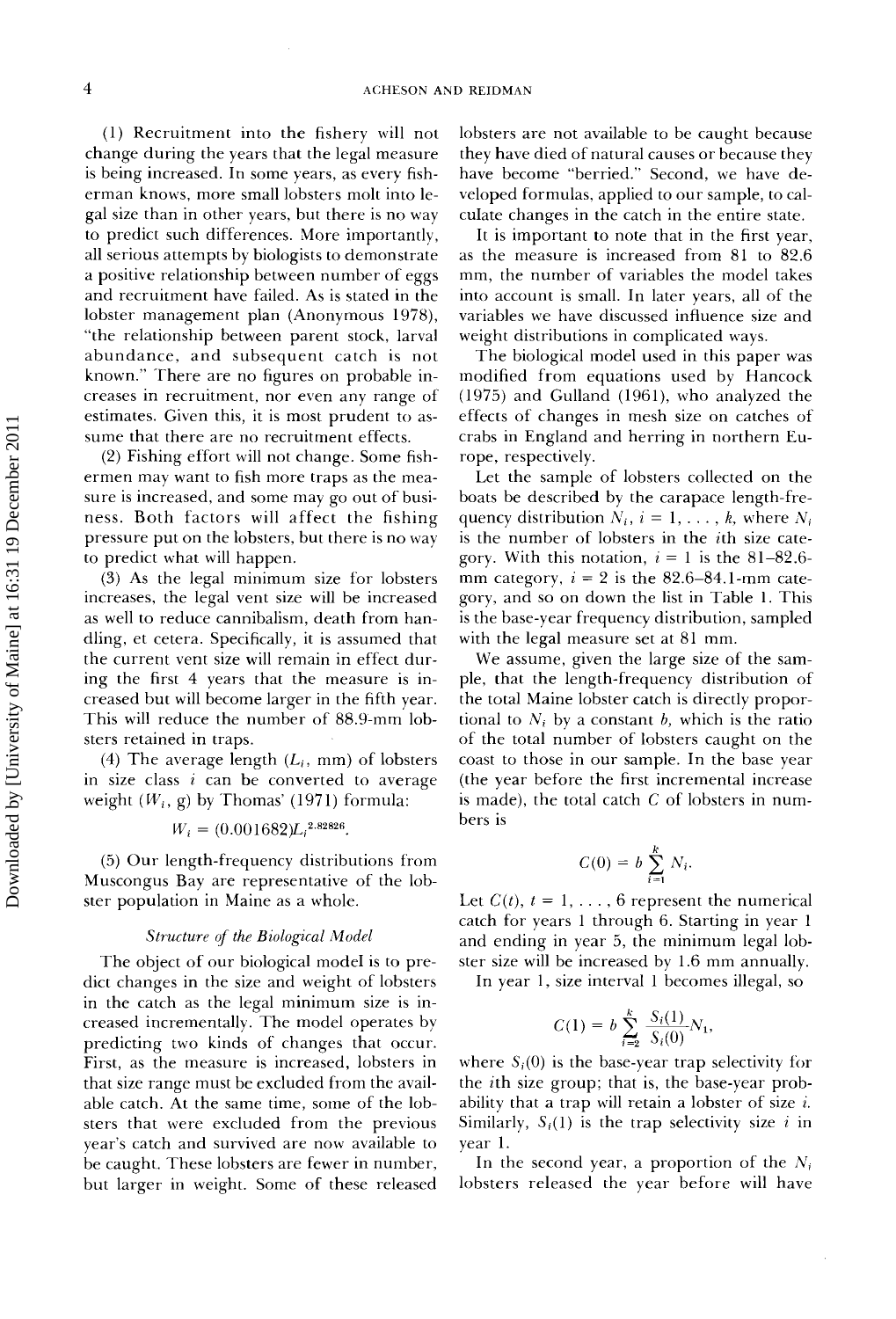**grown to legal size. The catch in year 2 is** 

$$
C(2) = b \sum_{i=3}^{K} \frac{S_i(2)}{S_i(0)} N_i
$$
  
+  $b \sum_{j=1}^{K} \frac{S_j(2)}{S_j(0)} (1 - M) q_{ij} (1 - p_j) N_i,$ 

where  $S_i(2)$  is trap selectivity for the *j*th size **group in year 2, M is the average annual rate**  of natural mortality,  $p_i$  is the proportion of all **lobsters in the jth size category that can be ex**pected to be bearing eggs, and  $q_{ij}$  is the pro**portion of lobsters that were in the first size category in the previous year, but have grown into the jth size category in the current year.** 

**The expression after the second summation represents the number of lobsters that, having been released into the fishery in year 1, have survived and been caught in year 2. This num**ber will be less than  $bN_i$  because trap selectivity is different for these new larger lobsters, some **will have died, and some will have become berried.** 

**The formula assumes that 100% of the lobsters released in year 1 and not affected by these three factors will be caught in year 2.** 

In the third year, the catch will be  $\frac{k}{\sqrt{2}}$ 

$$
C(3) = b \sum_{i=4}^{k} \frac{S_i(3)}{S_i(0)} N_i
$$
  
+  $b \sum_{i=1}^{2} \sum_{j=1}^{k} \frac{S_j(3)}{S_j(0)} (1 - M) q_{ij} (1 - p_j) N_i,$ 

where  $q_{ij}$  now represents the proportion of  $\text{lob-}$ sters that have grown from size  $i$  in year 2 to size  $j$  in year 3. The values of the  $q_{ij}$ s depend **upon the annual rate of carapace growth.** 

**In general, for any arbitrary year t, the catch can be represented as** 

$$
C(t) = b \sum_{i=x}^{k} \frac{S_i(t)}{S_i(0)} N_i
$$
  
+  $b \sum_{i=1}^{n} \sum_{j=1}^{k} \frac{S_j(t)}{S_i(0)} (1 - M) q_{ij} (1 - p_j) N_i;$   
 $x = \text{Min}(t, 5); \quad y = \text{Min}\{[\text{Max}(0, t - 1)], 5\}.$ 

**Carapace lengths are converted to lobster weights by Thomas' (1971) formula** 

$$
Q_{t} = b \sum_{i=x}^{k} \frac{S_{i}(t)}{S_{i}(0)} N_{i} W_{i}
$$
  
+  $b \sum_{i=1}^{y} \sum_{j=1}^{k} \frac{S_{j}(t)}{S_{i}(0)} (1 - p_{j}) N_{i} W_{i},$ 

**where x and y are defined as above.** 

**Finally, percent changes from base-year nmnbers and weights are** 

$$
C(t)^* = 100[C(t) - C(0)]/C(0).
$$

If either fishing effort or lobster recruitment change from their base-year levels, the equa**tions for total catch will be difficult to interpret. The formulae for the percentage change in catch remain valid, but instead of the change from the base-year catch, they represent the change from what the catch would have been,**  had the measure remained at 81 mm. This dis**tinction will prove important when the biological model is integrated with the economic model to predict changes in lobster industry revenue.** 

#### **Results of the Biological Model**

**We generated three sets of results from the**  model. First, we used figures for natural mortality, growth rate, escapement, and berried fe**males that we consider reasonably accurate, and produced what we call the "most-likely" results. A range of estimates exists for some of the variables used. Because it is possible (but highly unlikely) that some of' the extreme observations or estimates are accurate, we next used figures on all variables that would maximize the lobster catch after the minimum legal measure reaches 88.9 ram. This we call the "best case." Last, we calculated the "worst case," using values that would minimize the lobster catch at the end of 6 years. It must be stressed that the best and worst cases are highly unlikely to materialize, but they are useful for purposes of discussion and because they set limits on the problem.** 

#### **Likely Results**

**In estimating the most likely results, we have used 10% for annual natural mortality and 14% for annual carapace growth. We have taken Krouse's (1972) size distribution of mature females, and assumed that 30% of all released,**  mature females will be berried when caught. **We started with our own length-frequency data and assumed, as they suggest, that there is no significant escapement.** 

**Results indicate that in each of the 5 years the measure is increased, there will be a decrease in the number and total weight of lobsters caught (Table 2). In the sixth year, after**  the measure has reached 88.9 mm, there will **be a loss of 12.0% in numbers, but a 7.9% in-**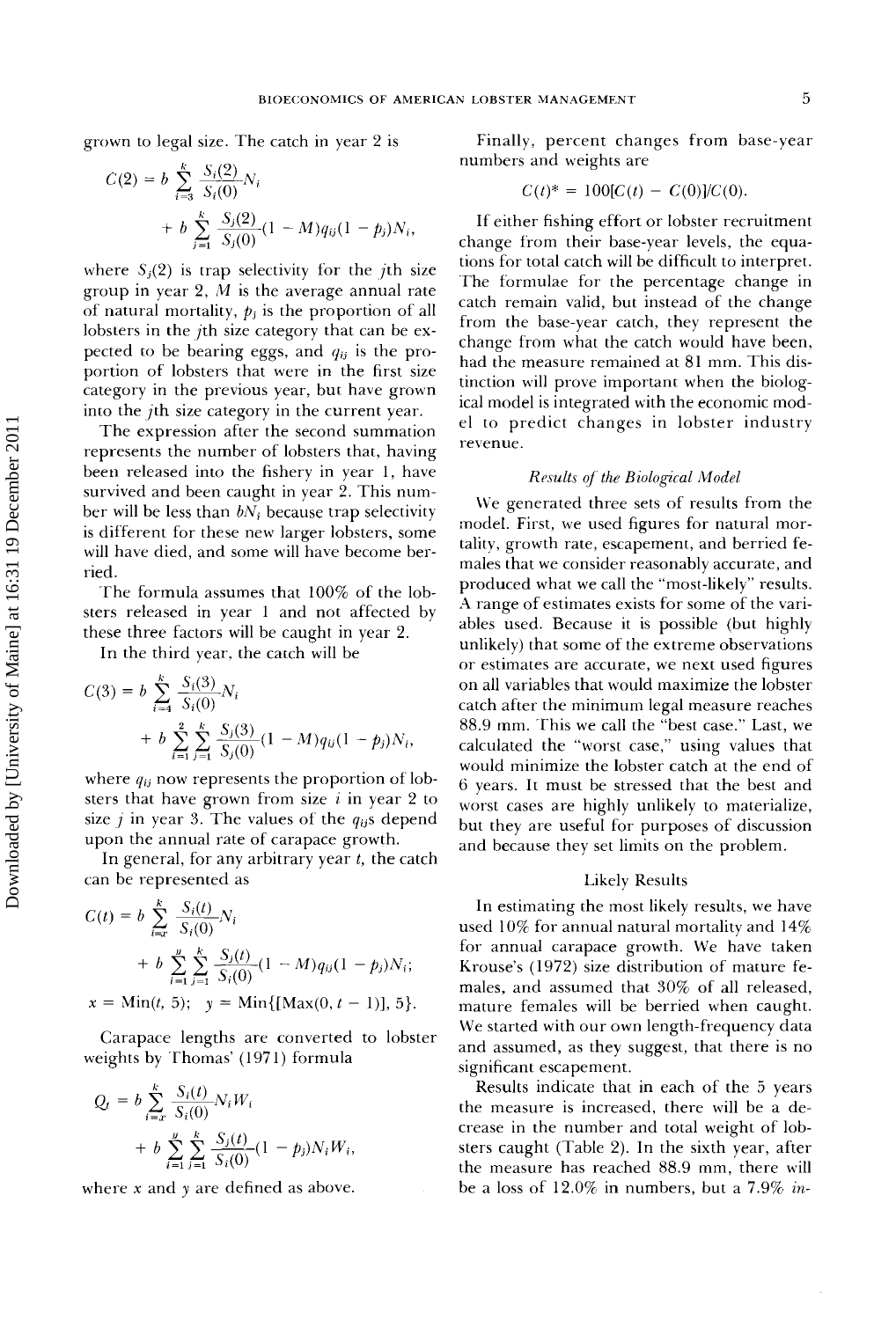| Change in<br>minimum |                         | % change from current landings |                  |                |            |                |         |
|----------------------|-------------------------|--------------------------------|------------------|----------------|------------|----------------|---------|
|                      | Most-likely results     |                                | <b>Best-case</b> |                | Worst-case |                |         |
| Year                 | carapace<br>length (mm) | Numbers                        | Weight           | <b>Numbers</b> | Weight     | <b>Numbers</b> | Weight  |
|                      | 81.0 to 82.6            | $-11.7$                        | $-9.2$           | $-11.7$        | $-9.2$     | $-11.7$        | $-9.2$  |
| $\overline{2}$       | 82.6 to 84.1            | $-13.5$                        | $-7.7$           | $-12.8$        | $-6.7$     | $-15.2$        | $-9.9$  |
| 3                    | 84.1 to 85.7            | $-15.7$                        | $-6.7$           | $-14.4$        | $-4.6$     | $-19.0$        | $-11.1$ |
| 4                    | 85.7 to 87.3            | $-19.6$                        | $-7.1$           | $-14.8$        | $-0.2$     | $-22.7$        | $-11.5$ |
| 5                    | 87.3 to 88.9            | $-20.9$                        | $-4.7$           | $-27.3$        | $-8.7$     | $-37.8$        | $-24.2$ |
| 6                    | Remains at 88.9         | $-12.0$                        | $+7.9$           | $-7.8$         | $+20.4$    | $-22.9$        | $-3.0$  |

TABLE 2.-Most-likely, best-possible, and worst-possible changes in Maine landings of American lobster if the legal **minimum carapace length is raised incrementally over 5 years.** 

**crease in weight over base-year values. There would be no additional gains expected in the seventh, eighth, or ninth years.** 

**As the measure is increased from 81 mm to**  88.9 mm, the number of egg-bearing females **will double. Although these females cannot be legally caught, they undoubtedly will increase the number of eggs in the water. In the far future, this might augment recruitment to the fishery but, as noted above, there is no factual**  basis for such a projection.

#### **Best-Gase Results**

**In estimating the best-case results, we assumed that annual average natural mortality is only 4.6%, one of the lowest published figures (Thomas 1971). We let carapace length increase by 15% per year. We decreased all Krouse's (1972) data for numbers of mature females by 10%, and assumed only 27% will be berried to inflate allowable catch. We accepted Thomas' unpublished (1979) estimates that a high proportion of the smallest legal lobsters escape from traps and survive to be caught in future years, but used our own data on size frequencies.** 

**As is shown in Table 2, in this best case both numbers and weight of lobsters caught by fishermen will drop during every year the measure is increased. In the sixth year, however, there would be a 20.4% increase in the total weight of the catch due to the larger size of the lobsters being caught.** 

#### **Worst-Gase Results**

**We took worst-case mortality to be 24.2%, a figure that has been suggested (Thomas 1971), and growth rate to be only 13% per year. We increased all Krouse's (1972) data on numbers** 

**of mature females by 10% and assumed that 33% will be berried when caught, We used Thomas' data on escapement. Again we used our own data on length frequencies.** 

**Not surprisingly, under worst-case conditions both the numbers of lobsters and the weight caught will decline every year the legal measure changes (Table 2). Most importantly, there will be a permanent 22.9% decline in numbers and a permanent 3.0% reduction in the total landed weight.** 

**In summary, our model indicates there will be a drop in both numbers of lobsters caught and the landed weight as the legal measure increases. In the best and most-likely cases, after the measure has reached 88.9 mm the numbers of lobsters caught will be less than in the base year. There will be, however, an increase in weight, most likely 7.9%. Whether this will result in an increase or a decrease in income for fishermen depends, as we shall see, on the elasticity of demand.** 

#### **The Economic Model**

**Revenue to fishermen is the quantity of lobsters caught times their ex-vessel price. To assess changes in revenue as the legal lobster measure is increased from 81 to 88.9 mm, we need to know the change in the quantity of lobsters caught and the price associated with that change.** 

**In the previous section, we saw that landings will fall every year the measure increases. The income of fishermen might drop with them, but it might increase if the price of lobsters increases with a reduction in catch.** 

**In this section, we will develop a model to link landings with revenue. This economic model is derived in two stages. First, we develop**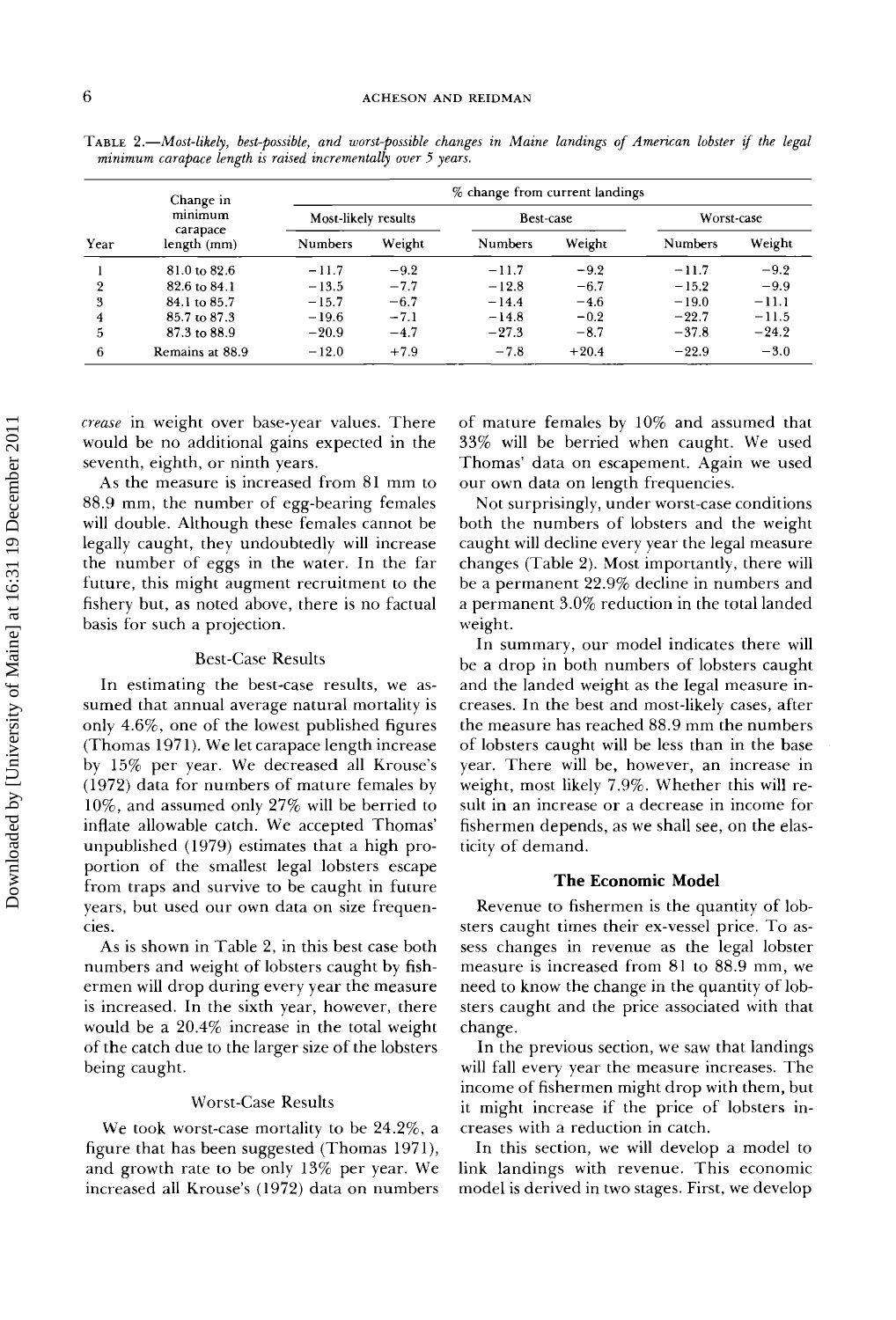**simple supply and demand equations to obtain information on the way the price of lobster changes as the quantity of lobster varies in the market. (This has nothing to do with changes in the legal measure.) Second, we transform our supply and demand equations to an expres**sion that will accept the data from the biological **model to predict changes in revenue.** 

#### **Supply and Demand**

**We have used a two-stage least-squares regression technique to estimate coefficients in the demand and supply equations for lobsters (Wonnacott and Wonnacott 1981). We first derived a list of factors likely to influence lobster demand and supply, based on economic theory and observations of the lobster fishery. These factors were used in the estimation of a supplyand-demand model of the market for lobsters between 1947 and 1978. In estimating the equations for lobster, we used only one simplifying assumption: that there were no price/size effects; that is, that the price per kilogram did not vary with the size of the lobster. (This assumption will be discussed below.)** 

#### **Supply**

**The supply of lobsters depends in the first place on water temperature, because temperature affects activity levels, shedding, and natural mortality, as well as the predilection of lobsters to crawl into traps (Dow 1969). In addition, the quantity of lobsters landed depends on the willingness of fishermen to fish for them. This is influenced by the price of other species that fishermen might hunt as well as by the weather. For these reasons, the variables we used in estimating the supply equation were**  the ex-vessel prices of cod Gaddus spp., scallops **Placopecten magellanecus, yellowtail flounder Limanda ferrugina, haddock Melanogrammus aeglefinus, and shrimp Pandalus borealis, which were obtained from the Maine State Landings Bulletins. In addition, we used variables on the annual average seawater temperature and numbers of days per year snow exceeds 2.5 cm. These latter figures were obtained from the Maine Department of Marine Resources and the United States Weather Service.** 

**With these variables, our two-stage leastsquares technique turned up a very surprising**  result—the price elasticity of supply is very low **(estimated at 0.18 in 1977). That the supply of**  **lobsters is so highly inelastic probably indicates that fishermen are taking all the lobsters they can possibly take now. Increases in the price may motivate men to fish harder, but will not increase the catch.** 

**In economic theory, changes in price are determined by both demand and supply curves. Because the supply curve for lobster is highly inelastic, all changes in price are due primarily to changes in demand. Accordingly, we have ignored the supply-side effect completely in estimating a model for lobster. All social scientists studying the economics of the lobster industry have done the same.** 

#### **Demand**

**Other factors influence the quantity of any good that consumers purchase besides the price of the good itself. The most important of these are consumers' incomes and the prices of substitutable goods. In our demand equation for lobster, we included information on national income, obtained from Survey of Current Business, Bureau of Economic Analysis, United States Department of Commerce. Data on price and quantity of most fish species came from Maine State Landings Bulletins, although some of the data were derived from Fishery Statistics of the United States (United States Department of Commerce), and the ICNAF Statistical Bulletins (International Commission for the Northwest Atlantic Fisheries). Data on other food products that might be substituted for lobster, such as beef, pork, or lamb, generally were derived from Agricultural Statistics, United States Department of Agriculture. Price of lobster in the United States is influenced by imported Canadian lobsters as well as by demand. Data on imports were obtained from ICNAF.** 

**When our two-stage least-squares technique was run on these variables, only five significantly influenced the demand for lobster (Table 3). The most significant is the price of lobster, and our figures indicate that as the ex-vesset price of lobster increases 2.2 cents per kilogram, the amount demanded falls by about 263,537 kg in the United States as a whole. (For 1978, we estimate the price elasticity of demand is - 1.292, and the income elasticity of demand is 0.86.) National income is next in degree of importance; if it increases by one billion dollars, the increase in the quantity of lobster demanded will be 20,865 kg. Increasing prices of scal-**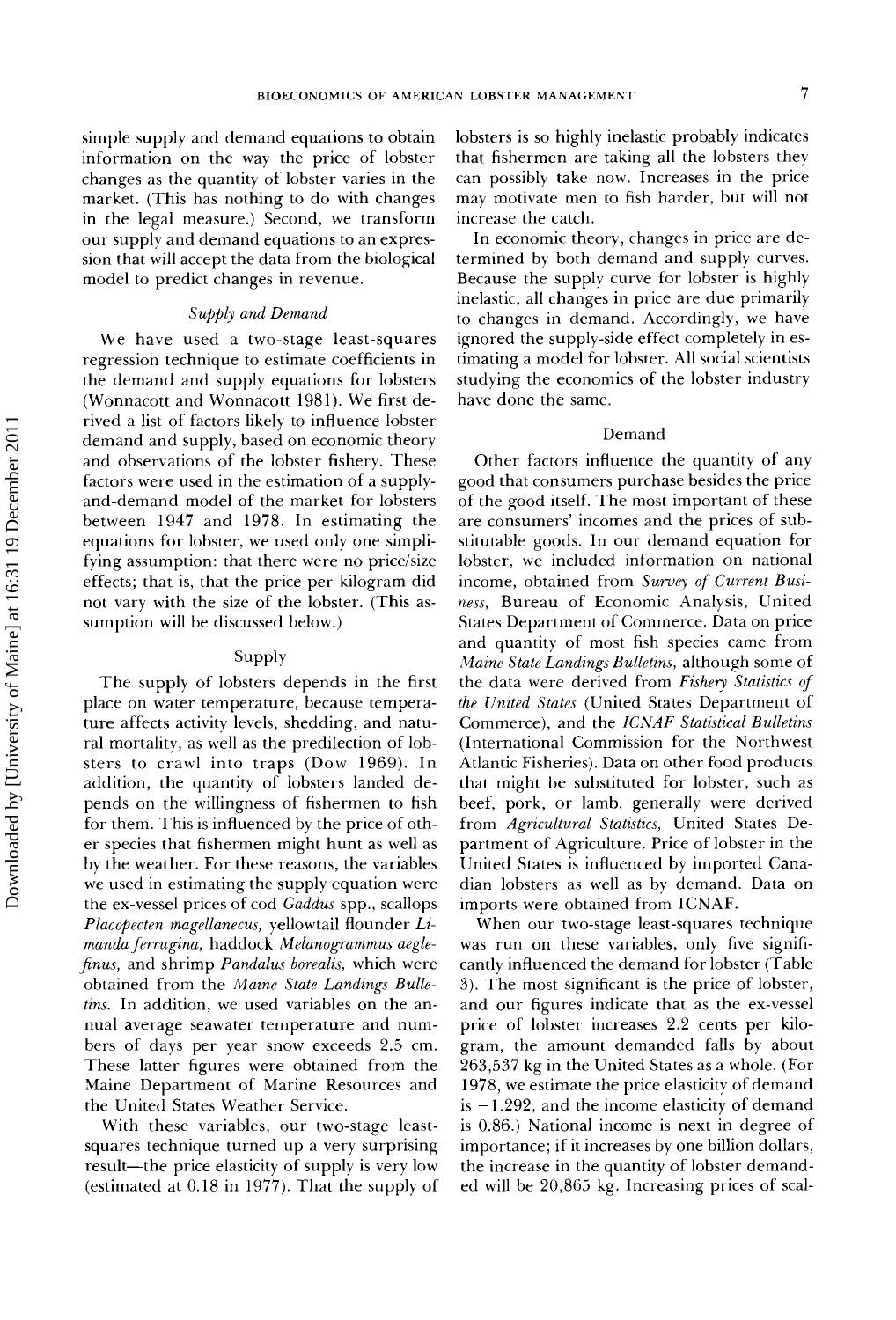TABLE 3.-Estimated lobster demand equation in the United States: 1947-1978.

| Variable <sup>a</sup> | Regression<br>coefficient | Signif-<br>icance <sup>b</sup> | Symbol<br>in<br>equation |
|-----------------------|---------------------------|--------------------------------|--------------------------|
| Lobster price         | $-0.5808$                 | 0.0001                         | Ь,                       |
| National income       | 0.0459                    | 0.0001                         | Ь,                       |
| Price of scallops     | 0.0732                    | 0.005                          | b,                       |
| Price of clams        | 0.1402                    | 0.005                          | b,                       |
| Price of rock lobster |                           |                                |                          |
| tails                 | 0.0121                    | 0.1                            | $b_{5}$                  |
| Constant              | 49.3412                   |                                | a                        |

**• All prices are expressed in cents per kilogram; national income is billions of dollars.** 

**b Halibut, beef, pork and chicken were examined but all**  proved to be insignificant  $(P > 0.1)$ .

**lops, clams, and imported rock lobster tails, substitute goods, also raise the demand for lobsters. None of the meat products were significant, probably because a high percentage of fish and meat is consumed in specialized restaurants whose patrons do not substitute meat for fish or vice versa.** 

#### **Modified Demand Equation**

**The biological model provides estimates of relative changes in future Maine lobster landings, Q(t)\*, due to the phased implementation of the 88.9-mm minimum legal lobster size. To evaluate the economic impact of these changes, we first must convert the predicted quantity of landings into predicted ex-vessel price and then into estimated changes in future Maine lobster industry revenues. For this purpose we have estimated a lobster demand equation and then modified it in a series of steps to accept Maine data on lobster landings from our biological model. The steps in this modification process are outlined below.** 

**The demand equation which shows the relationship between the quantity of lobsters purchased, the level of national income, and the prices of certain seafoods that are substitutes for lobsters, can be represented as** 

$$
MEQ(t) + USQ(t) + CIQ(t) =
$$
  
\n
$$
a + b_1LO(t) + b_2NI(t) + b_3SC(t) + b_4CL(t)
$$
  
\n
$$
+ b_5RT(t).
$$

**Here, MEQ, USQ, and CIQ are quantities of American lobster landed in Maine, landed elsewhere in the United States, and imported from** 

**Canada, respectively; t indicates year; LO, SC, CL, and RT are the prices of lobster (ex-vessel), scallops, clams, and rock lobster tails, respectively, in constant (inflation-corrected) dollars;**  *NI* is national income, and  $a, b_1, \ldots, b_5$  are the **regression coefficients given in Table 3. In the demand equation dollar values were corrected to 1967 dollars, but results of the economic model are reported in 1978 dollars to facilitate comparison with current dollars.** 

#### **Revenues to Lobstermen**

**To project revenues, the demand equation is**  solved for lobster price  $LO(t)$ ; the revenue  $R(t)$ **to Maine lobstermen is price times Maine landings:** 

$$
R(t) = LO(t)MEQ(t);
$$

or, because  $MEQ(t)$  is the same as  $Q(t)$  from **the biological model,** 

$$
R(t) = LO(t)Q(t).
$$

**The annual gain, or loss, in Maine lobster revenue that results from the phased change in the minimum legal carapace length is** 

$$
\Delta R(t) = R(t) - R(0),
$$

**where R(O) is base-year revenue measured be**fore the carapace regulation is changed. The **percent change in revenue**  $R(t)$ **<sup>\*</sup> is** 

$$
R(t)^* = 100\Delta R(t)/R(0)
$$
  
= 100[R(t) - R(0)]/R(0).

**Because we are interested only in the effect on revenue caused by changes in legal minimum lobster size, we have fixed all the variables except lobster price and Maine landings at their 1977** ( $t = 0$ ) levels. These are  $USQ = 14.38 \times$  $10^6$  kg,  $CIQ = 6.55 \times 10^6$  kg,  $NI = $834.88 \times$  $10^9$ ,  $SC = $2.32/kg$ ,  $CL = $1.44/kg$ , and  $RT =$ **\$6.53/kg.** 

**Finally, to determine whether or not the proposed change in legal measure is of economic benefit to the industry, we must obtain the internal rate of return for the changes in revenues that will occur as the measure is increased incrementally. This we calculated by a standard equation (Weston and Brigham 1975), which must be solved for r, the internal rate of return:** 

$$
\sum_{t=1}^{20} \frac{\Delta R(t)}{(1+r)^t} = 0.
$$

**Although the predicted changes in revenues**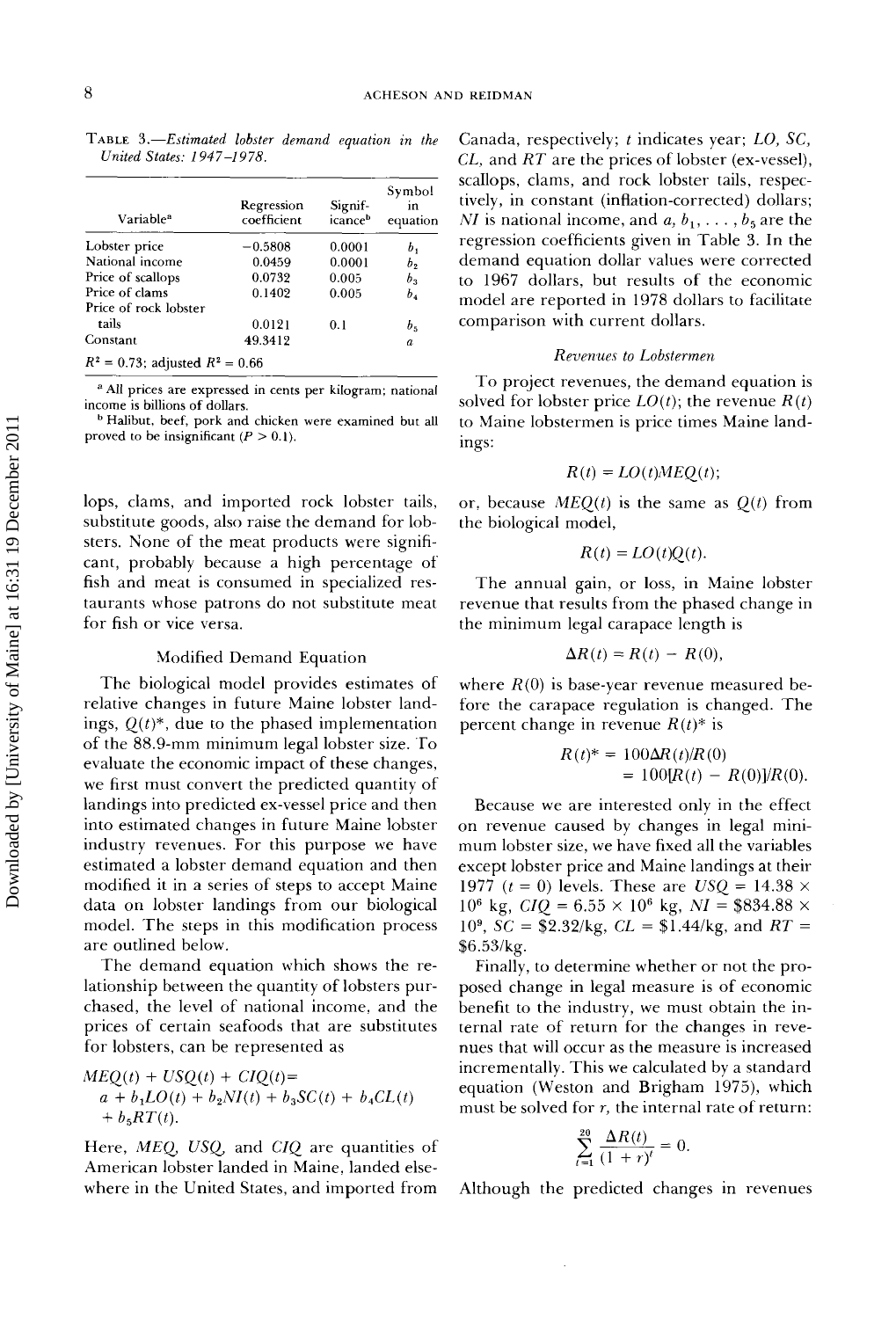

FIGURE 1.**-General relationships between ex-vessel prices** for American lobster and quantity of landings under three conditions of demand elasticity.

**are evaluated for only the first 20 years, extending the time horizon beyond 20 years will not significantly increase the internal rate of return.** 

**In order to determine how sensitive the revenue predictions are to statistical error, we used three different estimates for the lobster price coefficient in the demand equation. First, we calculated revenues to fishermen using a lobster**  price coefficient  $(b_1 = -0.5805)$  that came di**rectly from our estimated demand equation (-1.292). Then we calculated revenues using higher and lower price coefficients that represent greater or lesser, respectively, elasticities of demand. These higher and lower figures were obtained by estimating the range of possible variation on the original price coefficient. Thus, we have used three different demand equations (curves) to estimate the relationship between quantity of lobsters landed and their price (Fig. 1).** 

#### **Results of the Economic Model**

**To calculate changes in revenues to fishermen as the legal carapace measure changes, we used the economic model (which takes output from the biological model) to calculate nine sets**  of results: the best, worst, and most-likely bio**logical cases in combination with relatively more elastic, relatively less elastic, and intermediately elastic demand curves.** 

**The most-likely changes in revenue are projected by the combination of "most-likely" landings with intermediate demand elasticity. These projections (Table 4) indicate that there will be a loss in total revenue to the lobster industry in all 5 years that the carapace measure is increased--from \$2.43 million in the first year to \$1.22 million in the fifth. In the sixth year, after**  the measure has reached 88.9 mm, there will **be a permanent gain of \$1.95 million (5.5%) to Maine lobstermen, which will occur every year thereafter. These are estimates of gains and losses to the fishery as a whole, and they do not predict what income to any given fisherman might be.** 

**Similar results (not shown) came from the other eight combinations of landings and demand curves. Every projection shows a loss of revenue to lobster fishermen every year the measure is increased. The magnitude of the loss varies with the combination, of course. The most optimistic results are produced by the best-case biological model coupled with least elastic demand. Under these conditions, there would be an average annual loss to the lobster**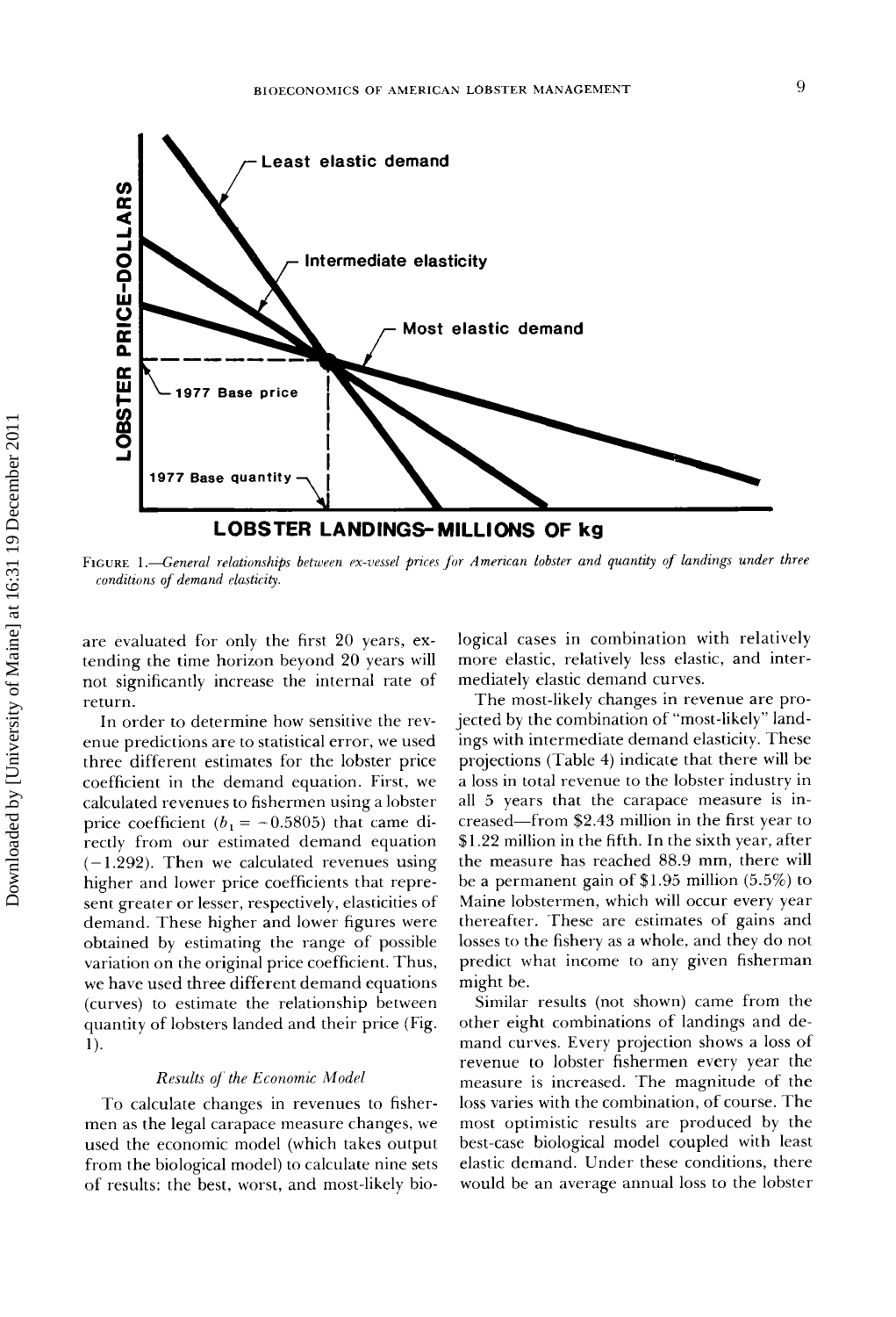TABLE 4.-Changes in revenue to fishermen as the legal lobster measure is increased from 81 mm to 88.9 mm.

| Year <sup>a</sup> | Legal<br>mea-<br>sure<br>(mm) | Land-<br>ingsb<br>$(10^6 \text{ kg})$ | Price <sup>c</sup><br>$(\frac{6}{k})$ | Reve-<br>nue <sup>d</sup><br>$(10^6 S)$ | Revenue<br>change <sup>e</sup><br>$(10^8 \text{ } \frac{\pi}{3})$ | Percent<br>change<br>(%) |
|-------------------|-------------------------------|---------------------------------------|---------------------------------------|-----------------------------------------|-------------------------------------------------------------------|--------------------------|
| ı                 | 82.6                          | 7.61                                  | 4.31                                  | 32.82                                   | $-2.43$                                                           | $-6.885$                 |
| 2                 | 84.1                          | 7.71                                  | 4.29                                  | 32.23                                   | $-2.02$                                                           | $-5.730$                 |
| 3                 | 85.7                          | 7.82                                  | 4.28                                  | 33.50                                   | $-1.75$                                                           | $-4.968$                 |
| 4                 | 87.3                          | 7.76                                  | 4.28                                  | 33.39                                   | $-1.86$                                                           | $-5.272$                 |
| 5                 | 88.9                          | 7.99                                  | 4.25                                  | 34.03                                   | $-1.22$                                                           | $-3.459$                 |
| 6                 | 88.9                          | 9.04                                  | 4.11                                  | 37.20                                   | $+1.95$                                                           | $+5.538$                 |

**a Year indicates the number of years after the start of the incremental increase in the lobster measure.** 

 $^{\rm b}$  *Landings* in 1977, our baseline year, were 8.34  $\times$  10<sup>6</sup> kg. **½ Prices have been adjusted to 1978 baseline levels. In 1977 the base price was \$4.12/kilogram.** 

**• Revenue (landings x price) is expressed in millions of 1978 dollars.** 

**e Revenue change is expressed in millions of 1978 dollars. l?hese results have been corrected for inflation.)** 

**industry of only 0.6% during the 5 years the measure is increased, and a 19.8% gain in revenue in the sixth year. The most pessimistic resuit (worst-case biological results with most elastic demand) indicates an average loss of 14.8% during each of the first 5 years, and a permanent annual loss of 8% thereafter. It must be stressed that we consider extreme results to be outlandish because the values used are most unlikely to occur.** 

#### **Advisability of Increasing the Minimum Legal Measure for Lobsters**

**Is it worthwhile to increase the minimum legal measure for lobsters? The fishermen currently in the industry will answer differently from society as a whole. We will begin with the viewpoint of fishermen and then discuss the broader implications.** 

**When we increase the legal measure, we are asking fishermen to sacrifice current revenues to gain a permanent increase in revenues in the future. We are, in essence, asking them to invest in the future of the industry. The critical question then becomes: Is the rate of return on that investment large enough to compensate fishermen for the short-run losses in revenues? The standard method for assessing an investment when the costs and revenues extend over a period of years is to calculate the internal rate of return. These rates vary for the nine combinations of landings and demand elasticities**  TABLE 5.—Annual internal rates of return<sup>a</sup> to Maine lobster fishermen if minimum legal carapace lengths are in**creased from 81.0 to 88.9 ram, projected by combinations of biological and economic models.** 

|                         | <b>Biological model</b> |                 |       |  |
|-------------------------|-------------------------|-----------------|-------|--|
| Economic model          | Best                    | Most-<br>likely | Worst |  |
| Most elastic demand     | 4%                      | $0\%$           | $0\%$ |  |
| Intermediate elasticity | 4%                      | 13%             | $0\%$ |  |
| Least elastic demand    | 70%                     | 43%             | $0\%$ |  |

**a Internal rates of return were calculated over 20 years for constant 1978 dollars.** 

**(Table 5). As we saw (Table 4), under the most likely revenue projections, fishermen will sacrifice an average 5.3% of their current revenues in each of the 5 years the carapace measure is increased, and will gain 5.5% every year after the measure reaches 88.9 min. For this most likely outcome, the return on the lobster fishermen's investment as the measure is increased is 13% (Table 5, center cell).** 

**We ran the same model, with the same specifications, using Thomas' size-frequency data in place of our own. Again, the most likely estimate of internal rate of return was 13%. Our data indicate more small lobsters than Thomas observed; with our figures in the model, economic losses are greater in the first years the measure is increased, but smaller in later years, and the long-term gain is slightly greater. These differences balance out, so that the same internal rate of return is produced by both Thomas' data and our own.** 

**The most pessimistic result is generated by worst-case biological data combined with most elastic demand: 0% internal rate of return (Table 5). Should these extreme assumptions prove accurate, fishermen would not only lose in the**  first 5 years, but would suffer additional losses **in every subsequent year. The most optimistic results--from best-case biological data with least elastic demand--give an internal rate of return of 70%. Under these conditions, fishermen would receive back not only the original investment they made as the measure was being increased in the first 5 years, but 70% more in every subsequent year. Again, we regard these most optimistic and most pessimistic results as wholly unrealistic.** 

**According to our best estimate, fishermen will get a 13% return on the financial sacrifice**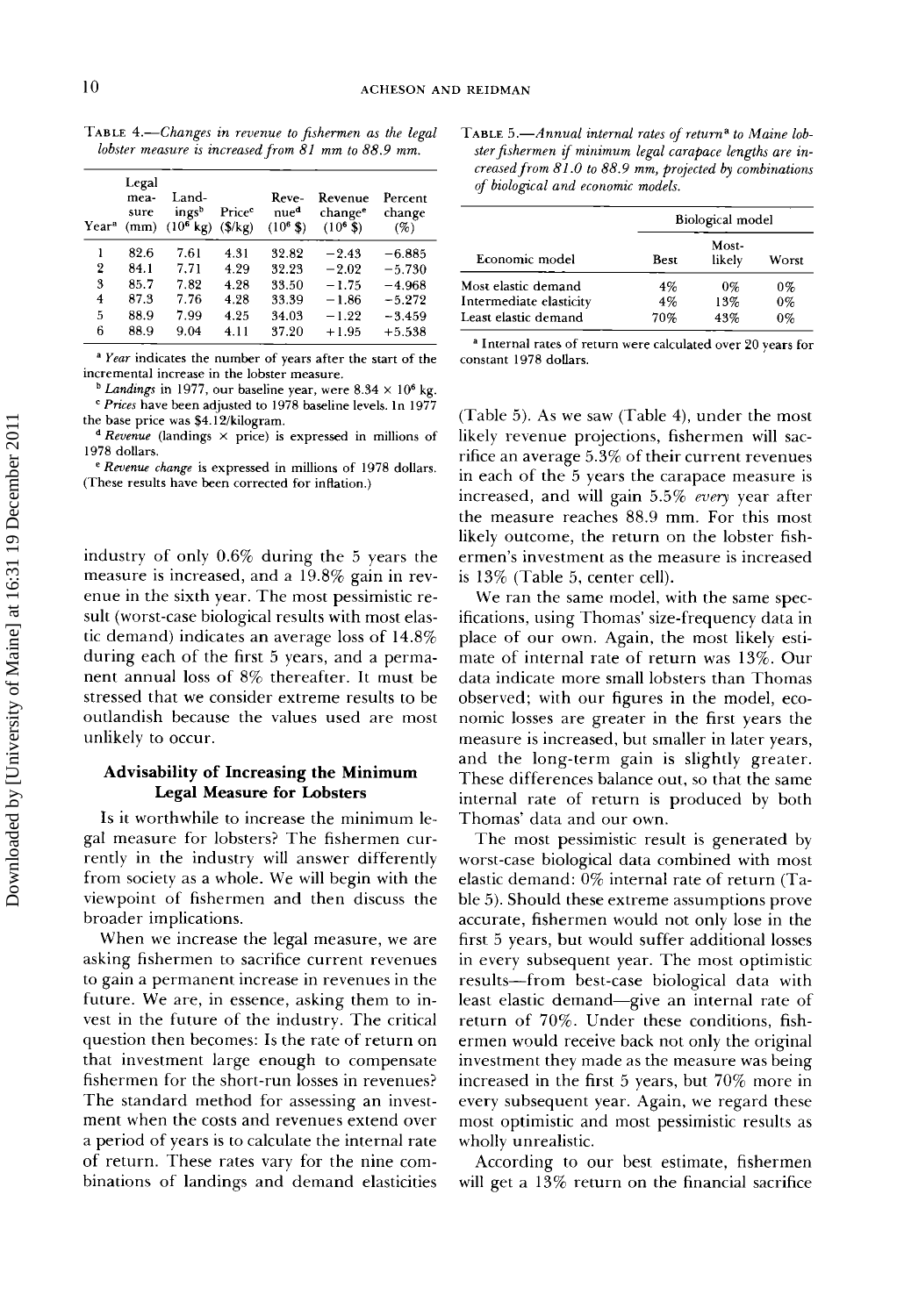**they make during the 5 years of change in the legal measure. Return on investment in growing industries in the United States was only 10- 12% during 1979, and this is considered good. Given these figures, fishermen probably would be rational to support an increase in the carapace measure. Two important caveats should be added. First, there is no guarantee they would receive 13%; some of our data are uncertain enough that smaller or larger returns might materialize. Second, the inevitable shortterm sacrifice will be borne by fishermen now in the business, some of whom may not be around to reap the long-term benefits; the benefits will accrue, in part, to newcomers. Thus, to individual lobstermen, the financial merits of**  a change in minimum legal carapace length **may appear dubious.** 

**From the point of view of the state of Maine as a whole, one can make a stronger case for increasing the measure. Our data indicate that an increase in the measure likely will bring some increase in revenues in the future. We are not certain which fishermen will gain the benefits but we know that fishermen in aggregate will gain financially over the long run.** 

**In addition, an increase in the measure probably will double the number of egg-bearing females. Given the uncertainty of the stock-recruitment relationship, we do not know if this will result in higher catches in the future, but**  it will add a margin of security that some biol**ogists feel is necessary if a drastic decline in the lobster population is to be averted (Anonymous 1978).** 

#### **Research to Improve the Model**

**In the course of doing this research, we discovered that the precision of our model is limited chiefly by two things. First, it is very sensitive to estimates of natural mortality. As noted previously, estimates of natural mortality vary from 4% to 30%. Although most biologists agree that it is about 10%, firmer estimates with confidence intervals would help narrow the range of our biological estimates. Second, the precision could be increased if economic data were available in monthly rather than annual time units. The lack of monthly data probably has caused us to overestimate somewhat the economic benefits of increasing the carapace measure.** 

**A third important area for future concern is** 

**the size-price relationship. Students of fisheries economics have noted that differential prices are paid for fish of different size, and they are beginning to take size into account in estimating demand for fish (Gates 1974). Such size effects exist in the lobster industry. In the Boothbay, Maine area, particularly, a premium price is charged for prime "dinner" lobsters. "Chicken" lobsters and larger lobsters bring a lower price per unit weight. In our model we have ignored this issue. We recognize that a change in the carapace measure will alter these size-price effects because it will change size distributions in the catch, but we do not know exactly how. An increase in the measure will bring a greater yield of "dinner" lobsters (0.55-0.67 kg), which now bring a higher price. If the price holds, there might be increased revenues to the industry, but price could drop if enough lobsters of this size are harvested. On the other hand, an increase in the measure will result in fewer small lobsters; these scarce "chicken" lobsters might bring the highest price per unit weight if there is a group of consumers or restaurant owners that prefers them. Available data support no prediction about the effect lobster size will have on industry revenues as the measure is increased.** 

**Last, but not least, the need for further research on recruitment is very obvious. Additional factors could have caused us to overestimate internal rates of return. Gauges used by fishermen for measuring lobsters would have to be changed repeatedly, and an increase in the vent size would mean that millions of traps would have to be altered. In addition, there will be costs in administration, education, and enforcement. We have ignored these costs, due to the problems of estimation involved. However, our model would have been improved had some way of including them been devised.** 

#### **Acknowledgments**

**The data in this paper were collected during a project entitled "University of Rhode Island-University of Maine Study of Social and Cultural Aspects of Fisheries Management in New England under Extended Jurisdiction," supported by the National Science Foundation, Grant AER-77-06018. The authors wish to thank John Thorvaldson, William Acheson, Jayne Lello, John Bort, and Terry Cucci who collected many of the data, and the 18 lobster**